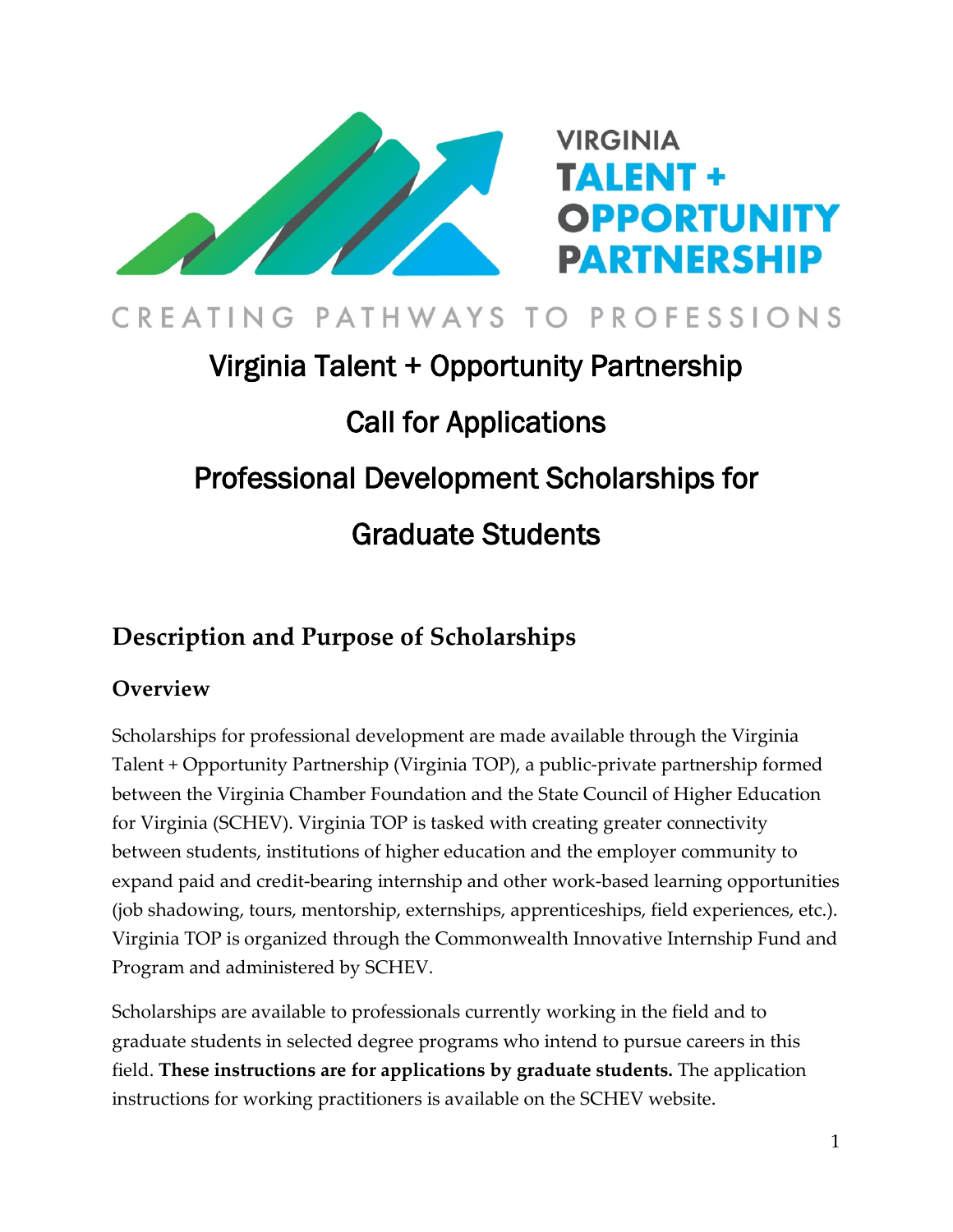#### **Statutory Authority**

In 2019, the Virginia General Assembly enacted into law the Innovative Internship Fund and Program (Va. Code  $\S 23.1-903.4$ ). The purpose of the program is to expand paid and/or credit-bearing student internships and other work-based learning opportunities in collaboration with Virginia employers. The program comprises institutional grants and a statewide initiative to facilitate the readiness of students, employers and institutions of higher education to participate in internship and other work-based learning opportunities. **Scholarships for professional development facilitate the readiness of Virginia institutions of higher education to scale high-quality paid internships and other work-based learning opportunities and to support students throughout the experience.**

Scholarships are state funds and subject to the rules and regulations governing state appropriations.

## **Applicant Eligibility**

Eligible applicants are graduate students who intend to follow a career that involves connecting students, institutions of higher education and the employer community to expand paid and credit-bearing internship and other work-based learning opportunities.

Graduate students must be enrolled at an eligible institution in one of the following programs:

- Education
- Counseling/School Psychology
- Human Services/Social Work
- Human Resources

Eligible institutions are (1) Virginia public institutions of higher education, including community colleges; (2) Virginia private non-profit institutions of higher education that participate in the Virginia Tuition Assistance Grant (TAG) Program. Students enrolled in an eligible institution who are taking courses at a Virginia higher education center (IALR, NCI, RHEC, SVHEC, SWVHEC) are also eligible.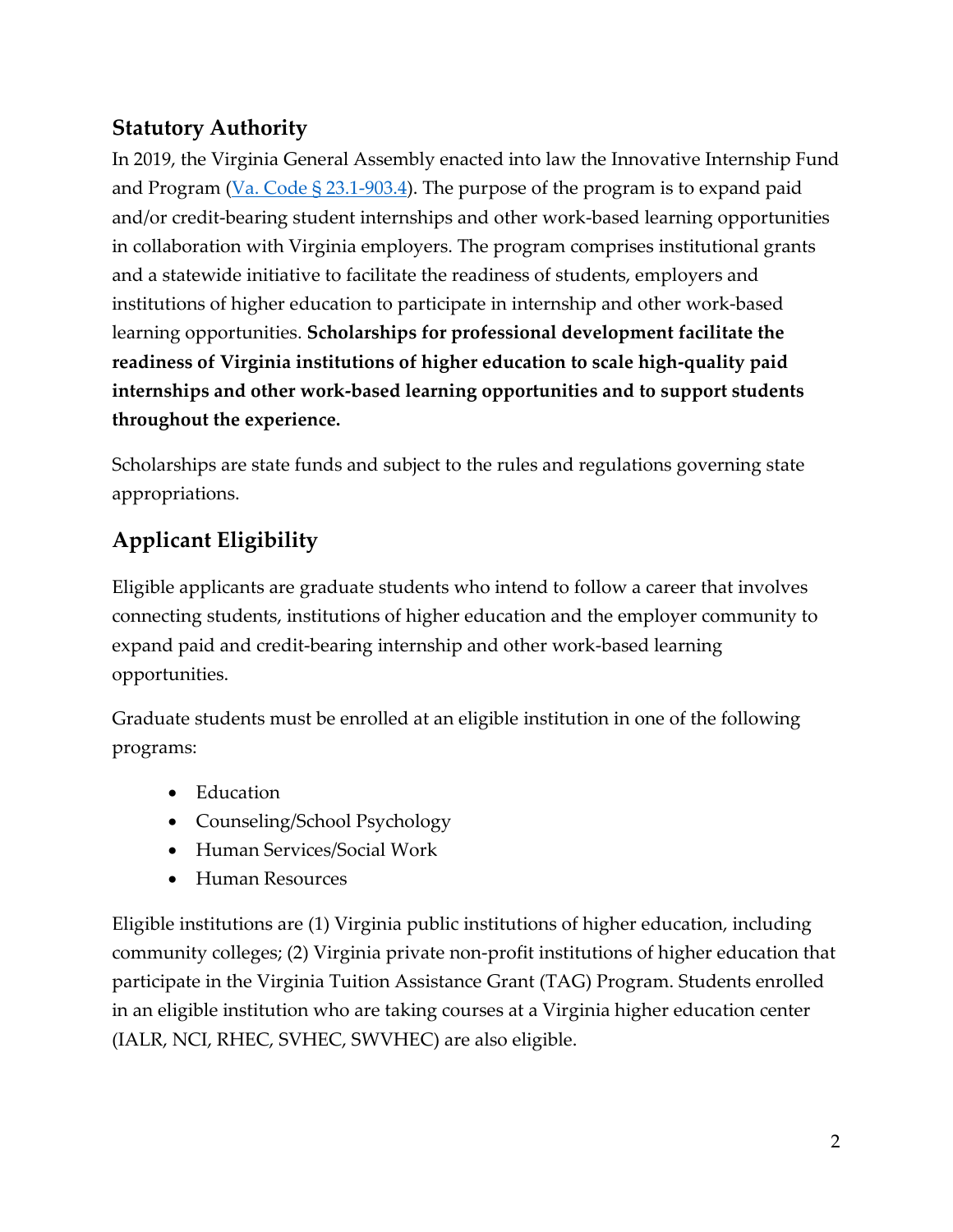Graduate student **recipients** are **ineligible** to apply for one year from the date of the previous application. For example, an applicant who applies during the July 1 to August 15, 2021, application window and is awarded a scholarship is ineligible to apply again until the July 1 to August 15, 2022, window. Applicants who are not awarded a scholarship may apply again as soon as the next application window.

## **Scholarship Types, Number of Awards, and Amounts**

Scholarships may be awarded in two categories: (1) conference presentation/attendance or (2) fees for membership in professional organizations.

The number of scholarships awarded may vary each year, with the possibility that no scholarships will be awarded.

The amount of a scholarship will vary by category. Applicants may request up to the amounts listed below; awards may be for a lower amount.

- Conference presentation/attendance: up to \$2,500
- Membership fees: up to \$250

## **Allowable Uses of Funds**

Scholarship funds may be used for expenses related to presenting at or attending a conference and/or membership in a professional organization, including but not limited to the following:

- Conference registration fees, including pre-conference sessions
- Domestic travel following state travel regulations (i.e., mileage at the IRS rate; coach or economy class airfare; ground transportation; rental car; etc.)
- Up to four nights lodging (following state regulations)
- Parking
- Tolls
- State per diem rates for meals and incidentals for overnight travel
- Costs associated with a presentation (i.e., handouts, posters, displays, etc.)
- Membership fees for professional organizations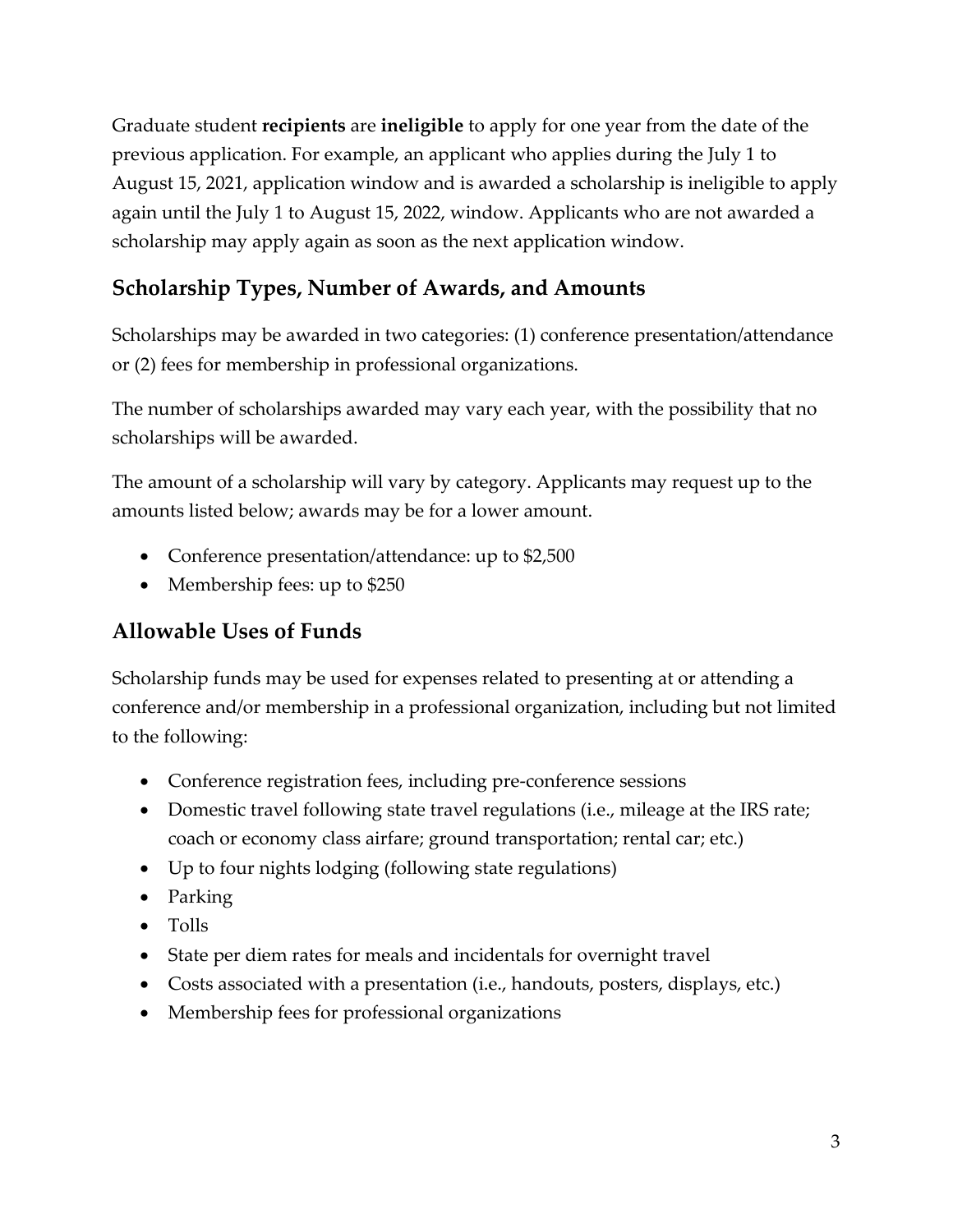Scholarship funds may **NOT** be used for:

- International conferences
- International travel
- Membership dues in organizations based outside the U.S., unless the membership is for a U.S. chapter

#### **Scholarship funds must be spent within 12 months from the award announcement date.**

## **Recipient Requirements**

Conference scholarship recipients are expected to attend a full complement of educational sessions and networking events held during the conference.

Within three months after the conference:

- If the recipient will be presenting at the conference, then the recipient must offer the presentation to an audience in Virginia, to be recorded for a resource library
- If the recipient is not presenting at the conference, then the recipient should develop a presentation for an audience in Virginia that reflects what they learned, either as a single topic or a synopsis of lessons learned
- The recipient must also document their experience in writing (with the option to include photos); the result could be posted on the V-TOP website, included in the V-TOP newsletter, or otherwise disseminated
- The recipient must complete a brief evaluation of the scholarship program.

Recipients of conference scholarships and recipients of scholarships for membership fees should also consider other activities, such as:

- Posting on social media while at the conference and referencing V-TOP support
- Participating in an interview with the V-TOP intern for the newsletter
- Volunteering to serve on the scholarship application review committee
- Becoming involved in the professional development organization, i.e., volunteering at a future event and/or joining a committee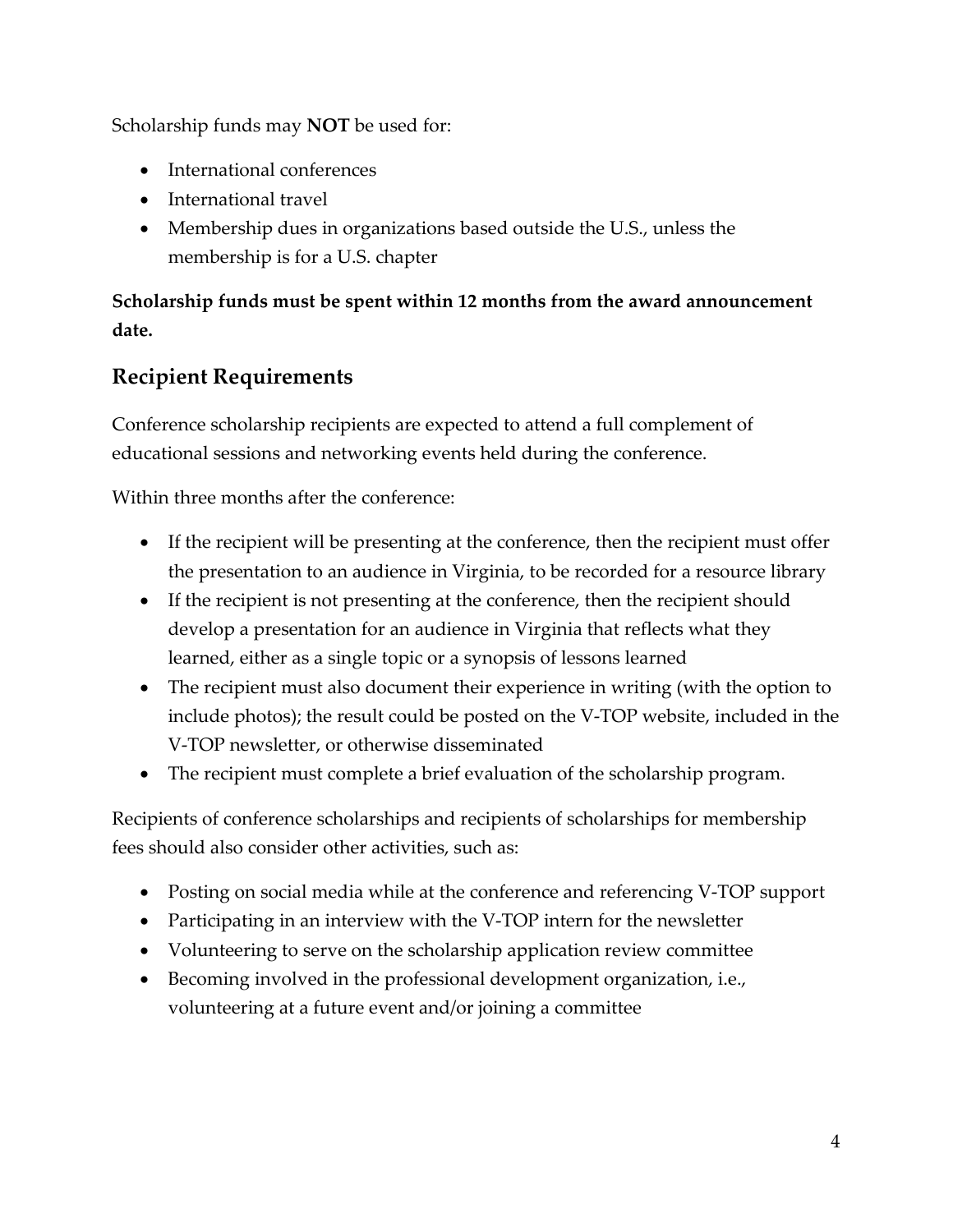## **Application Deadlines and Award Announcement Dates**

Awards will be made quarterly. Applications will be accepted on a rolling basis with a closing date each quarter. Applications submitted after the closing date for a quarter will be reviewed with applications submitted for the following quarter. Applicants are responsible for ensuring that they apply during an application window that will provide sufficient time for awards to be announced before the date of the conference (preferably before the "early bird" rate expires) or before annual dues are due for membership in a professional organization.

| <b>Application Window</b> | <b>Application Window</b> |                           |
|---------------------------|---------------------------|---------------------------|
| Opens                     | <b>Closes</b>             | <b>Award Announcement</b> |
| July 1, 2021              | August 15, 2021           | September 30, 2021        |
| August 16, 2021           | October 15, 2021          | December 31, 2021         |
| October 16, 2021          | February 15, 2022         | March 31, 2022            |
| February 16, 2022         | May 15, 2022              | June 30, 2022             |
| May 16, 2022              | August 15, 2022           | September 30, 2022        |
| August 16, 2022           | October 15, 2022          | December 31, 2022         |

## **Application and Submission Information**

#### **Contents of Application**

Applications must be submitted online. See the application form in the Appendix. Please gather the information requested in the Appendix prior to starting the online application process. Note that you must upload your resume, an unofficial transcript and three other forms that you can download from the links in the Appendix or from the website.

**The online application must be completed in one session. If you close the application form window, you will lose all the answers you have already entered. You will not be able to return to the form later to complete it.**

**\*\*\*\*\*\***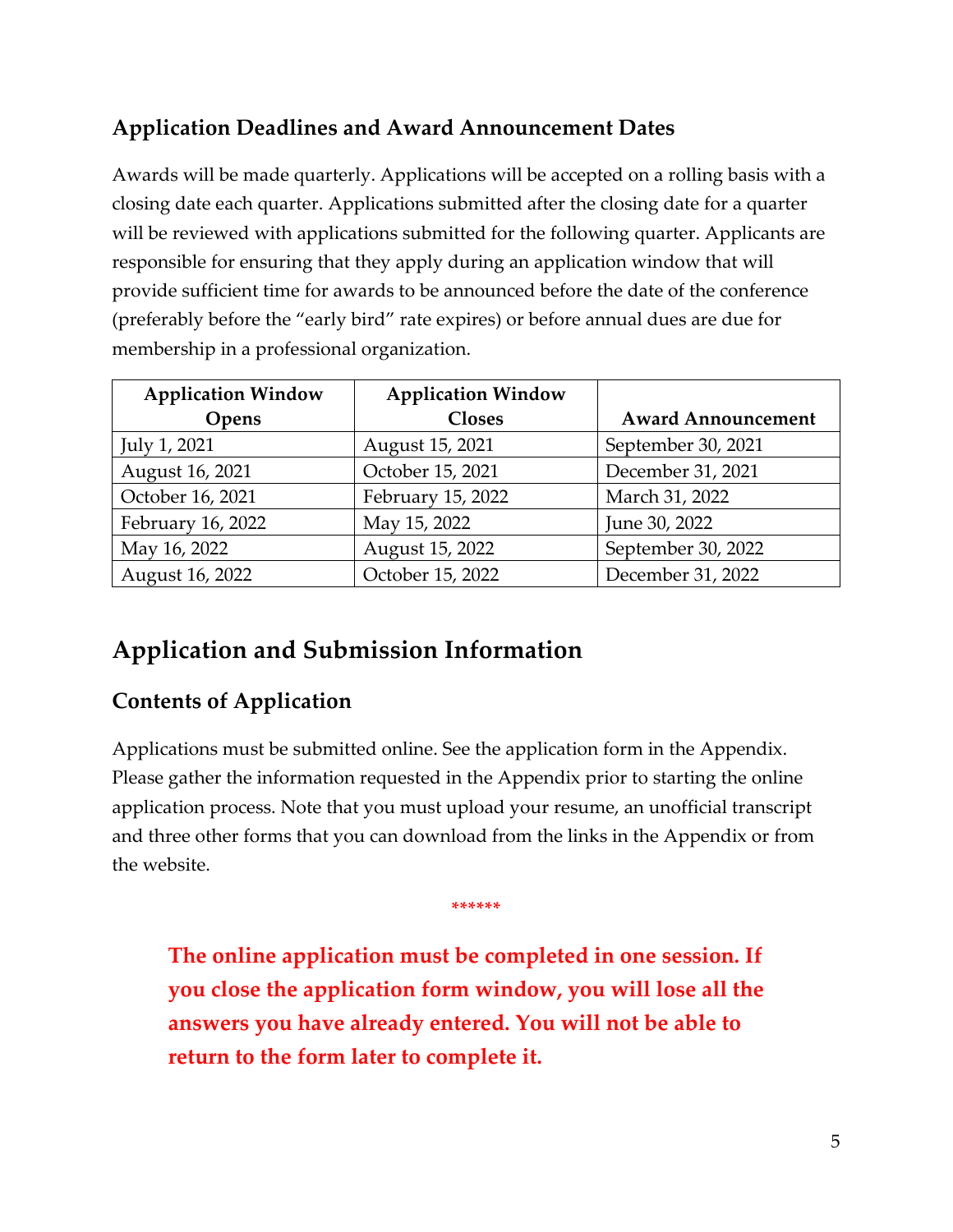**Fill out the application form in the Appendix completely and gather, download and fill out the required documents for upload PRIOR TO accessing the online application form.**

**\*\*\*\*\*\***

## **Application Processing, Review Criteria and Award**

## **Application Processing**

Applications must be submitted online by 11:59 p.m. on the closing date. The online system will send an email confirming submission.

Review of applications is a two-step process. First, SCHEV staff will conduct an administrative review to ensure that the application is complete and conforms to the eligibility and other requirements in this Call for Applications. Some applicants may receive follow-up questions from SCHEV staff. Late, incomplete or ineligible applications will be eliminated from consideration for that quarter and the applicant will be asked to revise the application (if possible) and re-submit prior to the next relevant closing date.

Conforming applications will move to the second stage for evaluation and ranking by a team of interagency and intra-institutional professionals with relevant experience and knowledge. The review team will assess proposals based on the criteria below.

## **Review Criteria**

Applications will be evaluated and assessed for impact based on factors such as:

- The appropriateness of the educational opportunity related to the applicant's future career goals (long term)
- The candidate's plan to apply the skills and knowledge gained to benefit their careers, their programs, other students and/or their communities (short term)
- Application readability, grammar and punctuation
- Compliance with application instructions
- Overall impact, such as the candidate's eagerness to learn, future potential contributions of the applicant to the profession in Virginia and/or nationally, etc.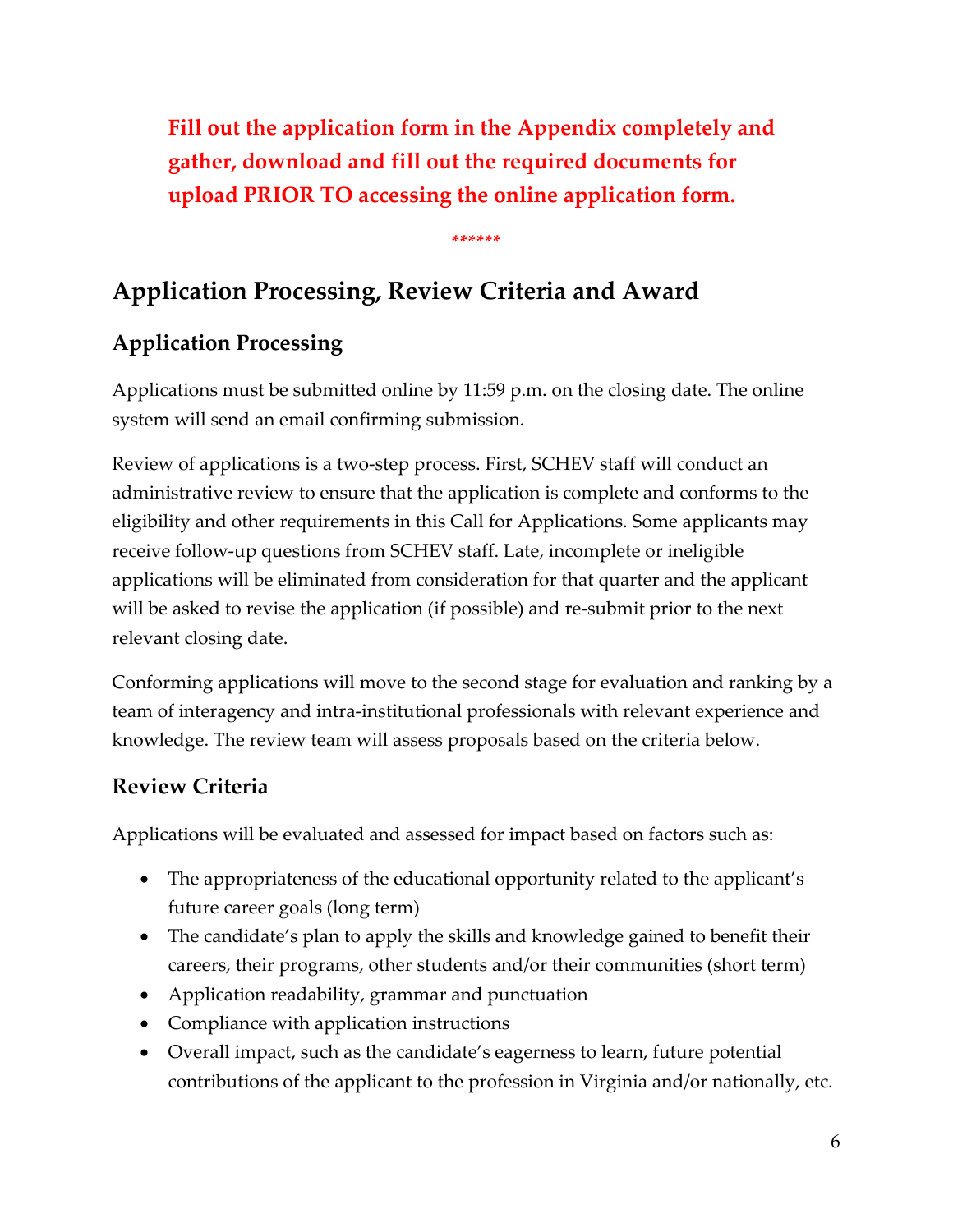#### **Award**

SCHEV leadership and staff will examine the review team's assessment of the applications and make the final decision regarding awards. SCHEV staff may negotiate with applicants prior to making award decisions. SCHEV could consider many factors in making awards, including but not limited to the consensus evaluation expressed by the review team, reviewer comments, overall quality of the application, geographic distribution and distribution across institutional type.

In addition to the Recipient Requirements described above, additional terms and conditions of the award are described in the last section of the application (see Appendix).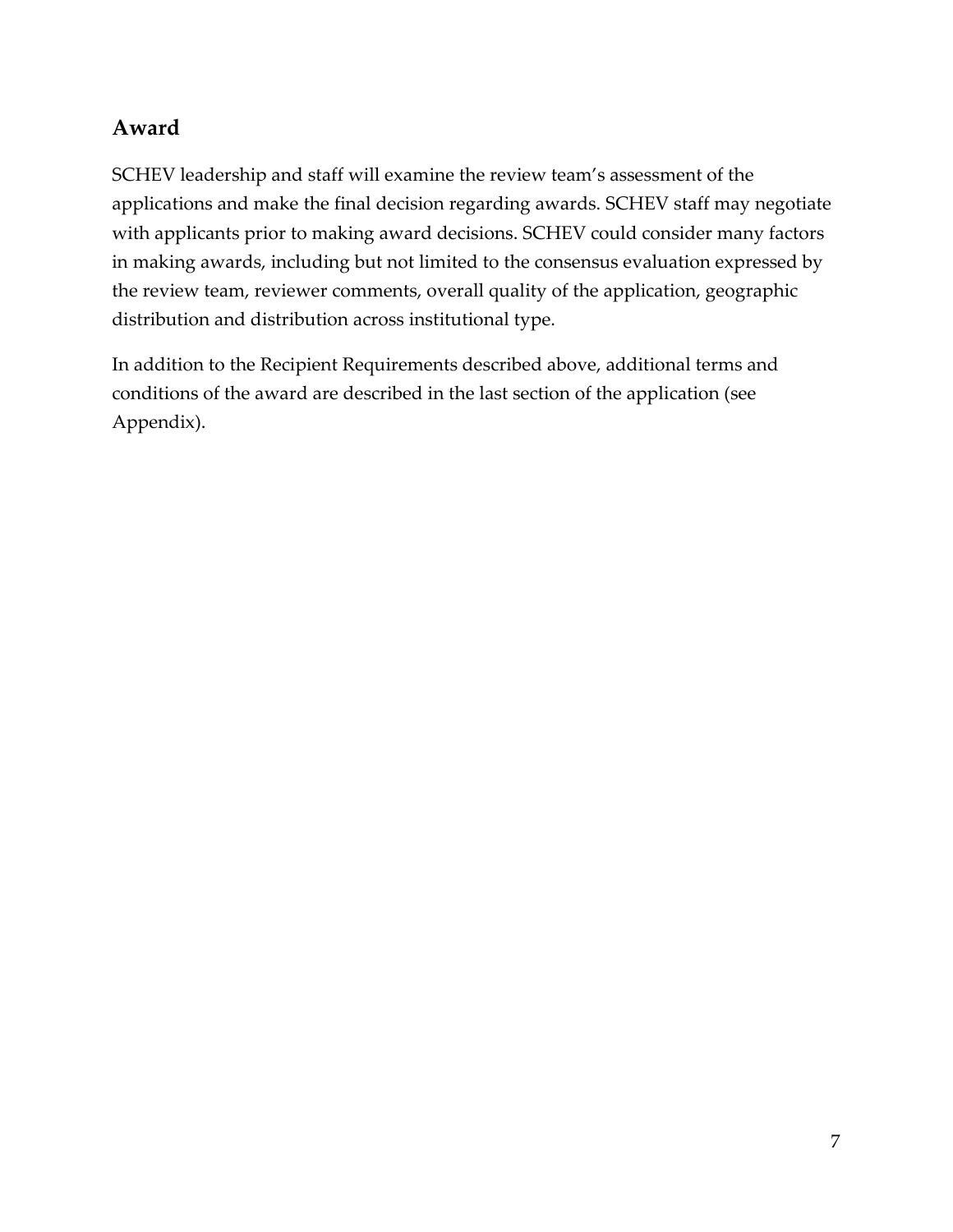Appendix: Graduate Student Application for Professional Development Scholarship

**Applications must be completed online.**

**The online application must be completed in one session. If you close the application form window, you will lose all the answers you have already entered. You will not be able to return to the form later to complete it.**

**Fill out the application form below completely and gather, download and fill out the required documents for upload PRIOR TO accessing the online application form.**

Link to online application form for graduate students: [https://docs.google.com/forms/d/e/1FAIpQLSe12Si9T0eGb8QeiaCNhINC9-](https://docs.google.com/forms/d/e/1FAIpQLSe12Si9T0eGb8QeiaCNhINC9-1oTpaXyXV_q2SmImFl2uKyHw/viewform?vc=0&c=0&w=1&flr=0&usp=mail_form_link) [1oTpaXyXV\\_q2SmImFl2uKyHw/viewform?vc=0&c=0&w=1&flr=0&usp=mail\\_form\\_link](https://docs.google.com/forms/d/e/1FAIpQLSe12Si9T0eGb8QeiaCNhINC9-1oTpaXyXV_q2SmImFl2uKyHw/viewform?vc=0&c=0&w=1&flr=0&usp=mail_form_link)

#### **Eligibility Questionnaire**

Applications start with an eligibility questionnaire. Applicants must meet three eligibility criteria in order to access the full application. If an applicant does not meet the criteria, the form will default to "Submit" and someone from SCHEV will contact the prospective applicant to discuss the issue. First, you must be enrolled at an eligible Virginia institution.

Please provide your email address (use your .edu email from a Virginia institution):

Choose your institution from the drop-down list

| <b>Eligible Public Institution</b>    | <b>Eligible Private Institution</b> |
|---------------------------------------|-------------------------------------|
| <b>Christopher Newport University</b> | <b>Averett University</b>           |
| College of William and Mary           | <b>Bluefield College</b>            |
| George Mason University               | <b>Bridgewater College</b>          |
| James Madison University              | <b>Eastern Mennonite University</b> |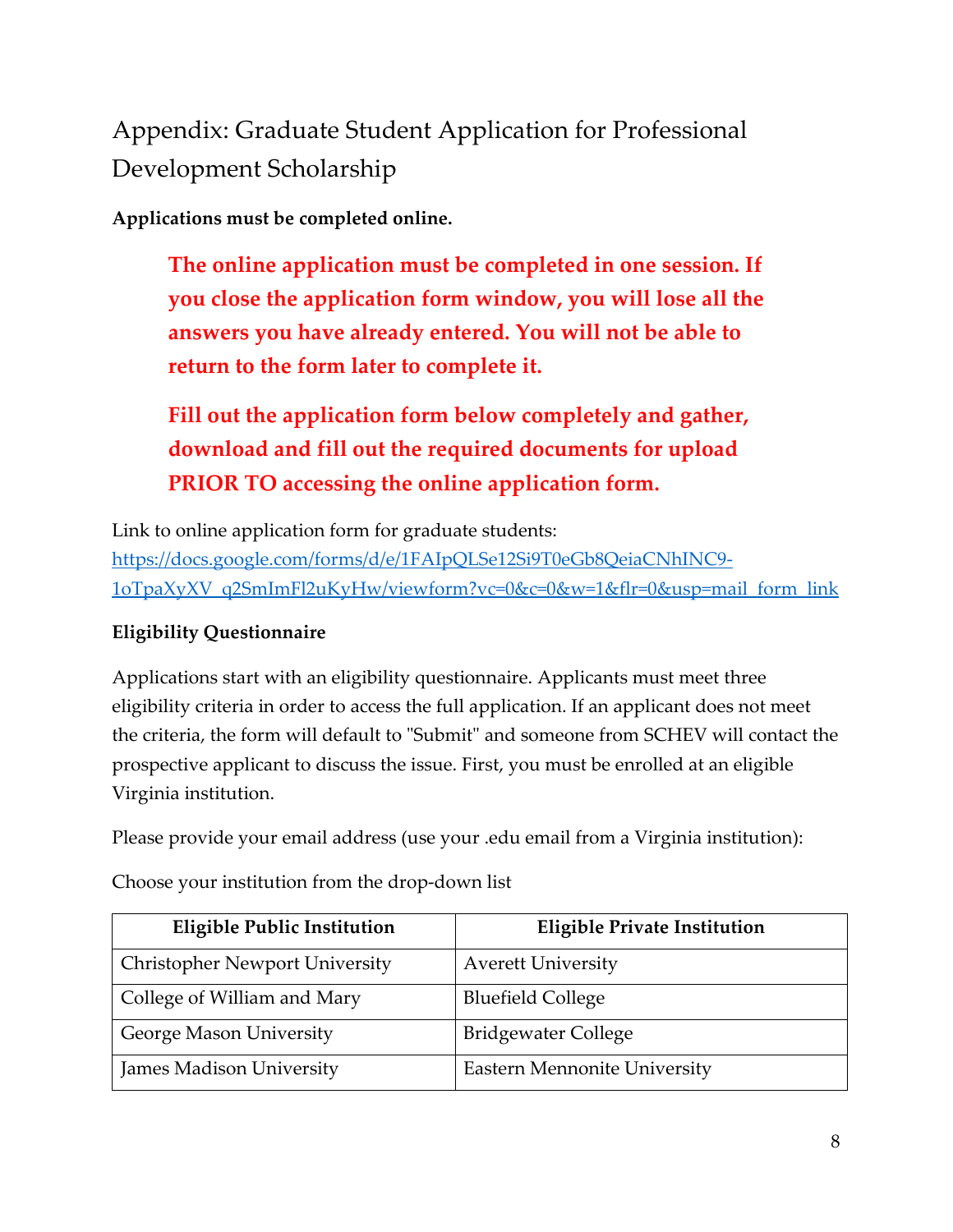| <b>Eligible Public Institution</b>       | <b>Eligible Private Institution</b>      |
|------------------------------------------|------------------------------------------|
| Longwood University                      | Emory & Henry College                    |
| Norfolk State University                 | Ferrum College                           |
| Old Dominion University                  | George Washington University (VA campus) |
| <b>Radford University</b>                | <b>Hampton University</b>                |
| University of Mary Washington            | <b>Hollins University</b>                |
| University of Virginia                   | Liberty University                       |
| University of Virginia's College at Wise | Mary Baldwin University                  |
| Virginia Commonwealth University         | Marymount University                     |
| Virginia State University                | Randolph College                         |
| Virginia Tech                            | <b>Regent University</b>                 |
|                                          | Shenandoah University                    |
|                                          | <b>Sweet Briar College</b>               |
|                                          | University of Lynchburg                  |
|                                          | University of Richmond                   |
|                                          | Virginia Union University                |
|                                          | Virginia Wesleyan University             |

Second, you must be a graduate student to apply for a scholarship. Choose the option that describes your student status:

- o Post-baccalaureate certificate
- o Master's
- o Doctoral
- o Other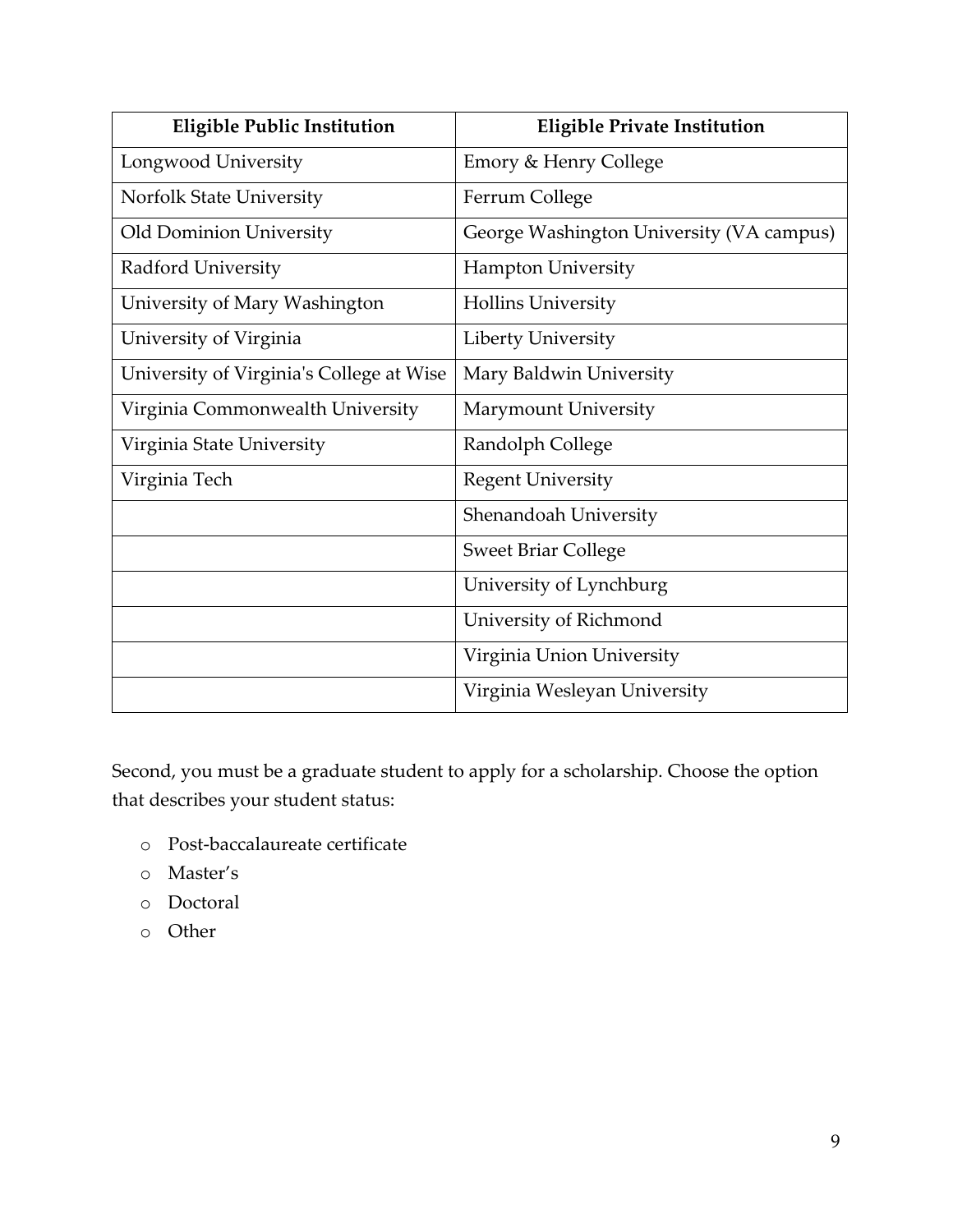Third, you must be enrolled in an eligible program to apply for a scholarship. Choose the option that describes your degree program:

- o Education
- o Counseling/School Psychology
- o Human Services/Social Work
- o Human Resources
- o Other

#### **Full Application**

#### **Applicant Contact Information**

First Name

Last Name

Address Line 1

Address Line 2

**City** 

State

Zip Code

Phone

Preferred Email Address (this may be your .edu address or a different email address)

#### **Applicant Educational Information**

Your degree or post-baccalaureate certificate program is:

How many credit hours have you completed?

How many credit hours are you currently enrolled in?

Your anticipated graduation date is: MM/YYYY

Which scholarship you are applying for: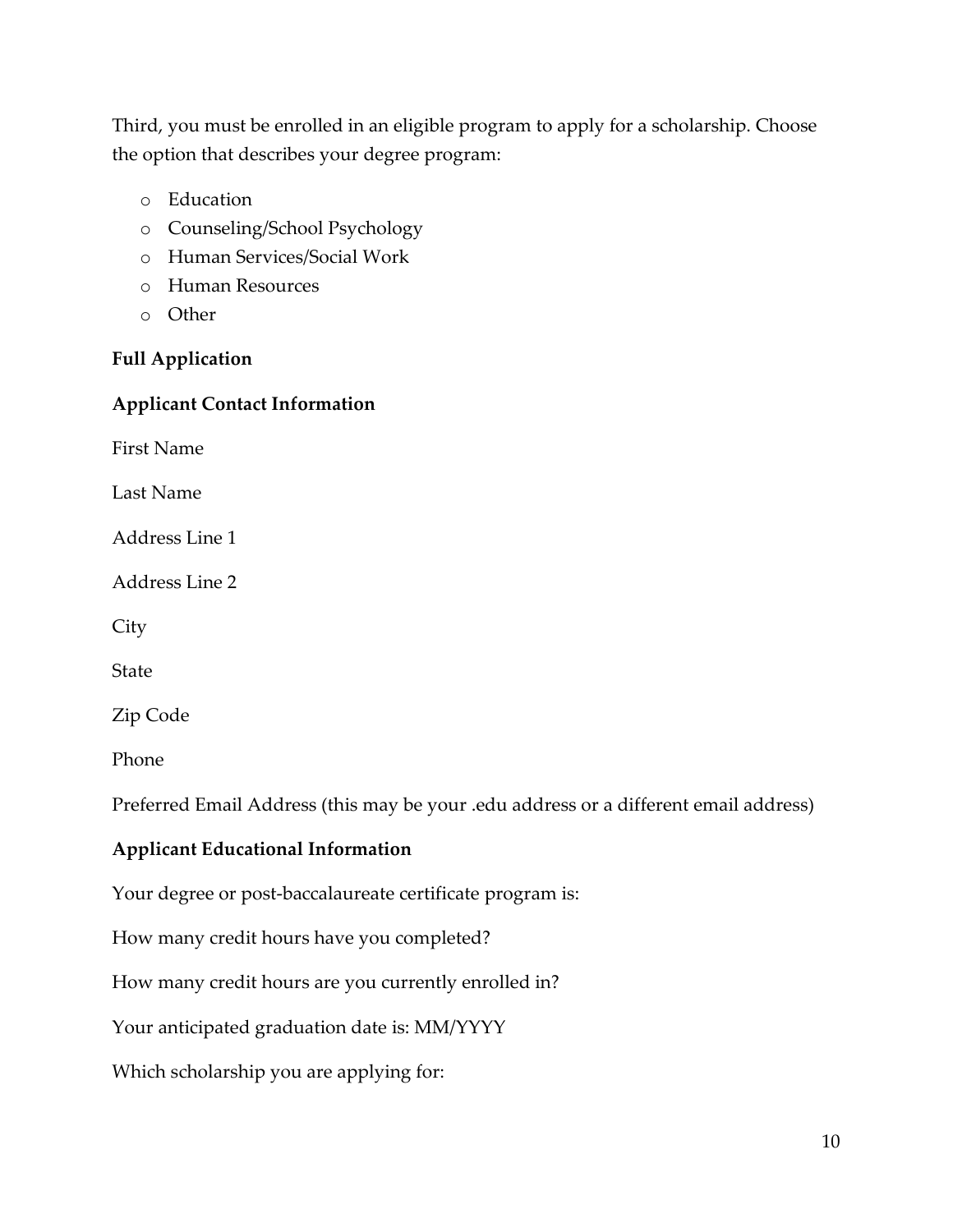- o Conference (online form will continue to questions below)
- o Membership Fees (online form will jump to questions in the next section)

#### **Conference Scholarship Questions**

Name of organization hosting/sponsoring/offering the conference and title of conference.

#### Date(s) of conference

If you are awarded a scholarship, do you need an advance of any funds prior to travel?

- o Yes
- o No
- o Maybe

Have you attended this conference in the past three years?

- o Yes
- o No

Please list other conferences you have attended in the past three years.

Please describe any previous involvement with the organization offering the conference.

Have you, or do you plan to, submit a proposal to present at this conference? If you already have, has the proposal been accepted?

Please describe your career aspirations and how presenting at or attending this conference will contribute to your career goals and professional growth over the long term. (250 words or ~1,500 characters)

Considering short-term impacts, please describe how you will apply the skills and knowledge you gain at the conference immediately (meaning prior to your graduation) to benefit yourself, your program, other students and/or your communities. (250 words or ~1,500 characters)

Please provide any other pertinent information that the selection committee should take into consideration.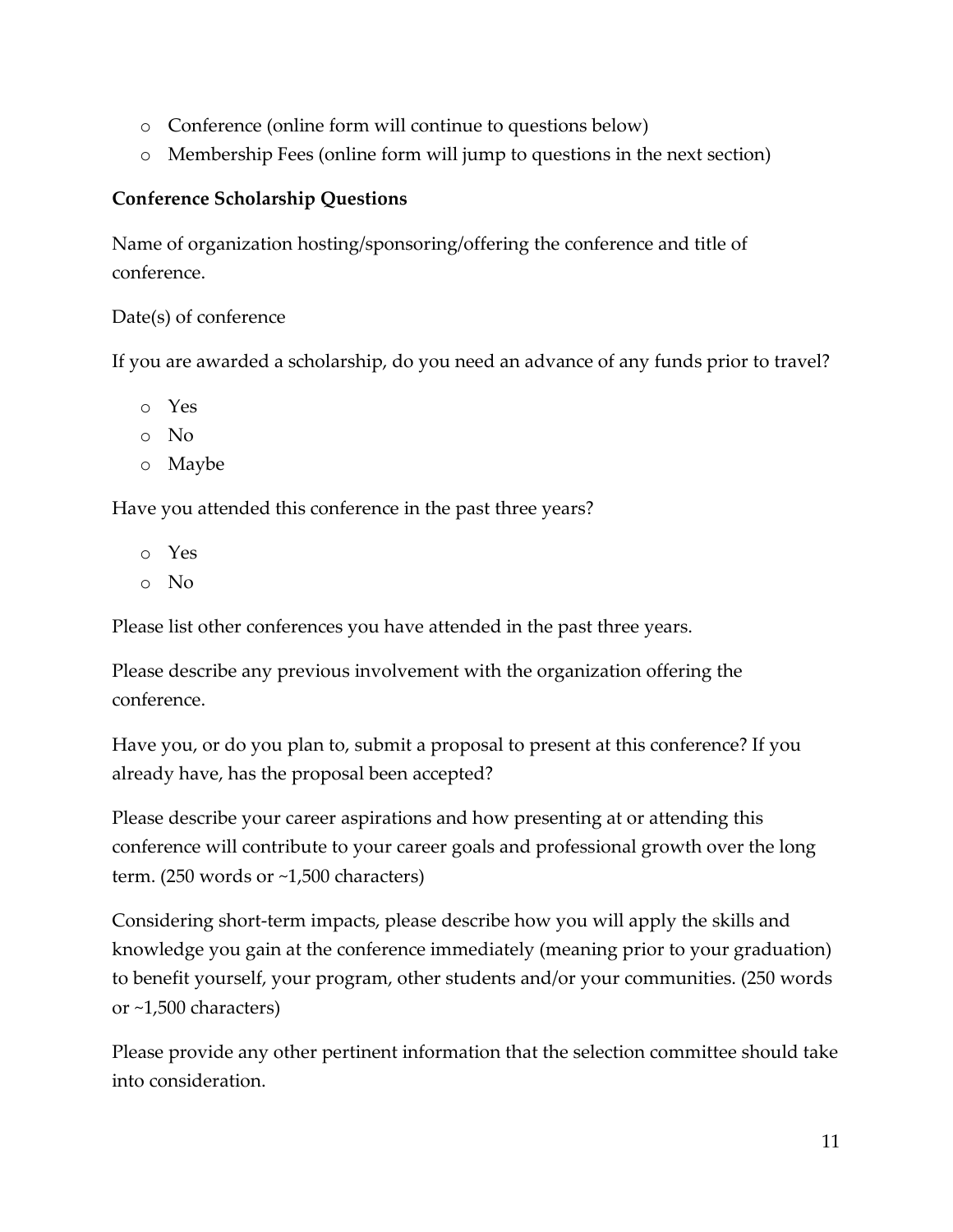Please provide a short biography for the V-TOP website. (250 words or ~1,500 characters)

#### **Membership Fee Scholarship Questions**

Name of organization you want to join

Have you been a member of this organization within the past three years?

- o Yes
- o No

Please describe any previous involvement with the organization.

Please list other organizations to which you belong.

Please describe your career aspirations and how your membership in this organization will contribute to your career goals and professional growth. (250 words or ~1,500 characters)

#### **Attachments and Forms to Upload**

Please upload your resume and unofficial transcript, then find the three forms referenced below on the SCHEV website, fill them out, and upload them in the appropriate place below. If uploading the documents requires a Google account log in, and you don't have one, please submit this application without the attachments and email the attachments to lynnseuffert@schev.edu.

Please upload you resume/vitae

Please upload your unofficial transcript

Please fill out and upload the form entitled "Travel Estimate and/or Membership Dues," available on the SCHEV website

Please fill out and upload the Virginia W-9, available on the SCHEV website

Please fill out and upload the release form, available on the SCHEV website, consenting to the use of your name and photo in V-TOP newsletters, on the website, and in press releases, with the option to consent for SCHEV to connect you to interested members of the press for interviews.